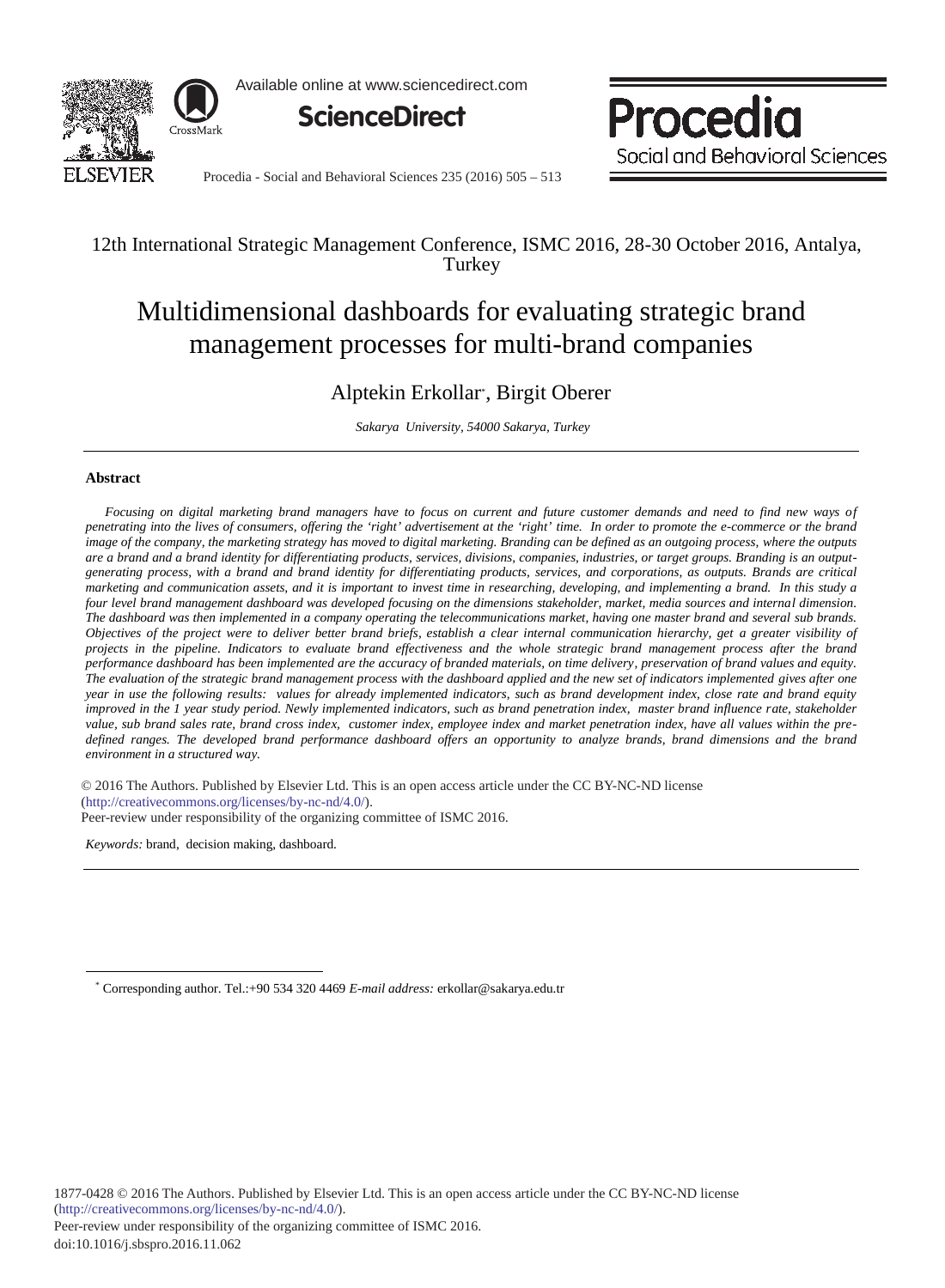# **1. Introduction**

Digital marketing summarizes activities used for promoting products or brands via different forms of electronic media. Challenges digital marketers face are an intensifying competition, exploding data volumes and development of several digital channels. What makes a digital marketer successful? They are able to respond to and interact with customers who are increasingly independent, dynamic with a nearly full knowledge on products and brands. They have the ability to manage complex customer relationships in and across different channels, focusing on the traditional way and the digital one. Successful digital marketers are able to handle huge amounts of data (big data) to initiate a faster decision making process.

Brands are critical marketing and communication assets, and it is important to invest time in researching, developing, and implementing a brand.

Brand management is responsible for monitoring, measuring and managing brand equity, increasing brand awareness, driving brand understanding within the organization, managing brand identity consistency and helping to develop new brands and sub brands.

## **2. Study**

#### *2.1. Research problem*

 There must be a balance between brand awareness and e-commerce (performance marketing) to create the image of the brand as well as raising the revenue. Therefore, defining, implementing, developing, and making a brand grow are the main issues for brand builders in a company.

In a strategic brand management process basically four steps have to be included: identifying and establishing a brand, planning and implementing a brand marketing program, measuring and interpreting brand performance, brand equity.

Nowadays, companies are aware of the importance of branding for becoming or remaining competitive. Having one single brand, companies have learned how to handle the management of this brand. But in case there are several brands to be managed by a brand manager or companies have created a master brand / sub brand construct it is nearly impossible to draw attention to all brand and master brands valuing the importance of every single brand; and considering the relationship between these brands.

In this study it is developed a multidimensional dashboard (4-level approach) for multi brand companies. The developed brand dashboard should affect positively the following dimensions of the strategic brand management process: brand equity, monitoring, brand awareness external and brand awareness internal. Categories relevant for evaluating the dashboard impact are the master brand / sub brand relationship, stakeholder satisfaction.

#### *2.2. Objectives and research questions*

The main objectives of this paper are as follows:

- to determine which factors are integral parts of brand management practice
- to determine how these factors affect the performance of a brand
- to determine how master brand / sub brand relationships have to be handled in a multi brand company

- to analyze if a brand dashboard could improve brand performance.

Based on the overall objective of the study, described above, we have defined our main research questions as follows:

RQ1: Which dimensions have to be included in a brand performance dashboard?

RQ2: Could a 4 level brand performance dashboard be applied for a multi brand company?

Research question 1 (RQ1) is addressed in section 2.5 model development, introducing the brand performance dashboard developed by the authors. Research question 2 (RQ2) is addressed in section 2.6 case study analysis, summarizing how the developed dashboard is implemented in a multi brand company operating the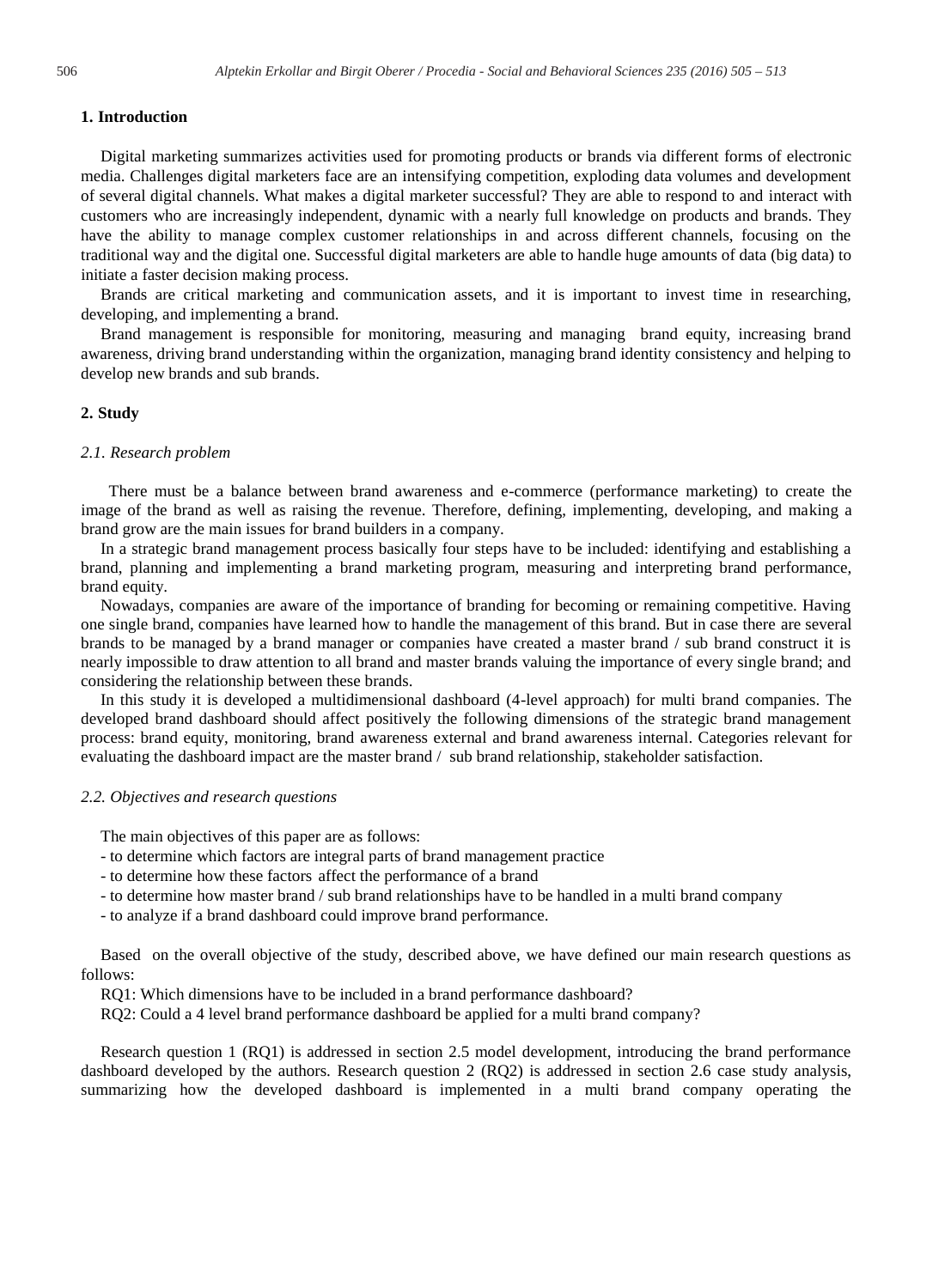telecommunications market.

### *2.3. Research design*

This study is a combination of library research and field research. Based on a model the authors developed in 2011 there was done a document analysis on how to manage multi brands in general and how to apply this model. A framework for a multi brand dashboard was developed. Based on that a field research was conducted , applying a non - participant direct observation method, by implementing the developed dashboard in a company and analyzing the impact factors for the strategic brand management process. The research approach is an applied qualitative one, where applied research aims at finding a solution for an immediate problem facing an industrial/business organization.

#### *2.4. Literature review*

 $\overline{a}$ 

Digital marketing refers to a form of marketing that circulates information in digital format, which can be characterized as computers, smart phones, or any form of digital devices, for promoting the brand image, deliver the message of the brand and increase the sales through advertising of the product. A brand helps to establish a unique company identity and appearance in turn enabling the company to attract their target customers for repeat purchases and attract their interest in long-run business relations (Ghachem 2011, Erkollar/Oberer 2010). Branding can be defined as an outgoing process, where the outputs are a brand and a brand identity for differentiating products, services, divisions, companies, industries, or target groups. The digital marketing department, that advances marketing promotions based on a calendar, has an aim of achieving a successful online sales campaign. Consistent brand messages encourage target groups and start the development of long run oriented business relations (Duduciuc/Ivan 2014, Lakeworth 2008, Erkollar/Oberer 2010, Grigore et al. 2010). Brand builders consider their brand from a controller's perspective and ask for the brand's effectiveness and its contribution to generate added value, cover fixed costs, and creating sustainability. Apart from this perspective, another one is important as well: the customer preferences /popularity one. Generally, brands are moving and cannot be considered separately from cost management, shareholder, and stakeholder value as well as value chain impacts, return on investment and cash flow. The main purpose of the brand awareness side is to build a brand image in the eyes of the customer through creative online advertisements. The sales of the products come secondary. It targets at highly-specific audiences to increase brand loyalty, creating strong ties between the customer and the brand so that the customer can recall it, engaged into activities like visiting the shop, buying the products or talking about the brand to jump into the bandwagon. In other words, it aims to make consumer understand the brand and internalize the brand image as if it is part of the self. In order to customize the brand, the brand awareness team engage in various channels to reach to the customer of the luxury customers. It is a goal of brand builders to reason the factors influencing the popularity of their products to start some kind of lessons learned about their past activities and to get an idea as to what should be relevant steps for the near future and in the longer run as well as to be successful on the market or to market newly planned brands, sub-brands, or brand products. In order to survive, manufacturers have to consider the upcoming short run and longer run market trends that will influence their industry and have an impact on brand performance and the management of their brands (Izadi Manesh,/Hozouri 2013, Abdullah & Asngari 2011). The affiliate marketing is a term to describe "an agreement between two sites in which one site (the affiliate) agrees to feature content or an ad designed to drive traffic to another site. In return, the affiliate receives a percentage of sales or some other form of compensation generated by that traffic."† The main aim in this form of marketing is to reach to the main customer segment of the brand through the website, where the targeted customer have traffic. This form of marketing is much preferable when the website that display the ad of the brand has a similar content. In other words, if the website that affiliates has a similar content with the ad owner, then the customer can be more curious on the content of the advertiser (Mousavi/Far/Shahrokh/Taghavifard 2013, Story/Hess 2010, Wong/Merrilees 2008). Brands are created to obtain uniqueness in the products with regard to their competitors and developing an attachment of their customers to the products by building up their attachment, empathy and loyalty. Brand name of a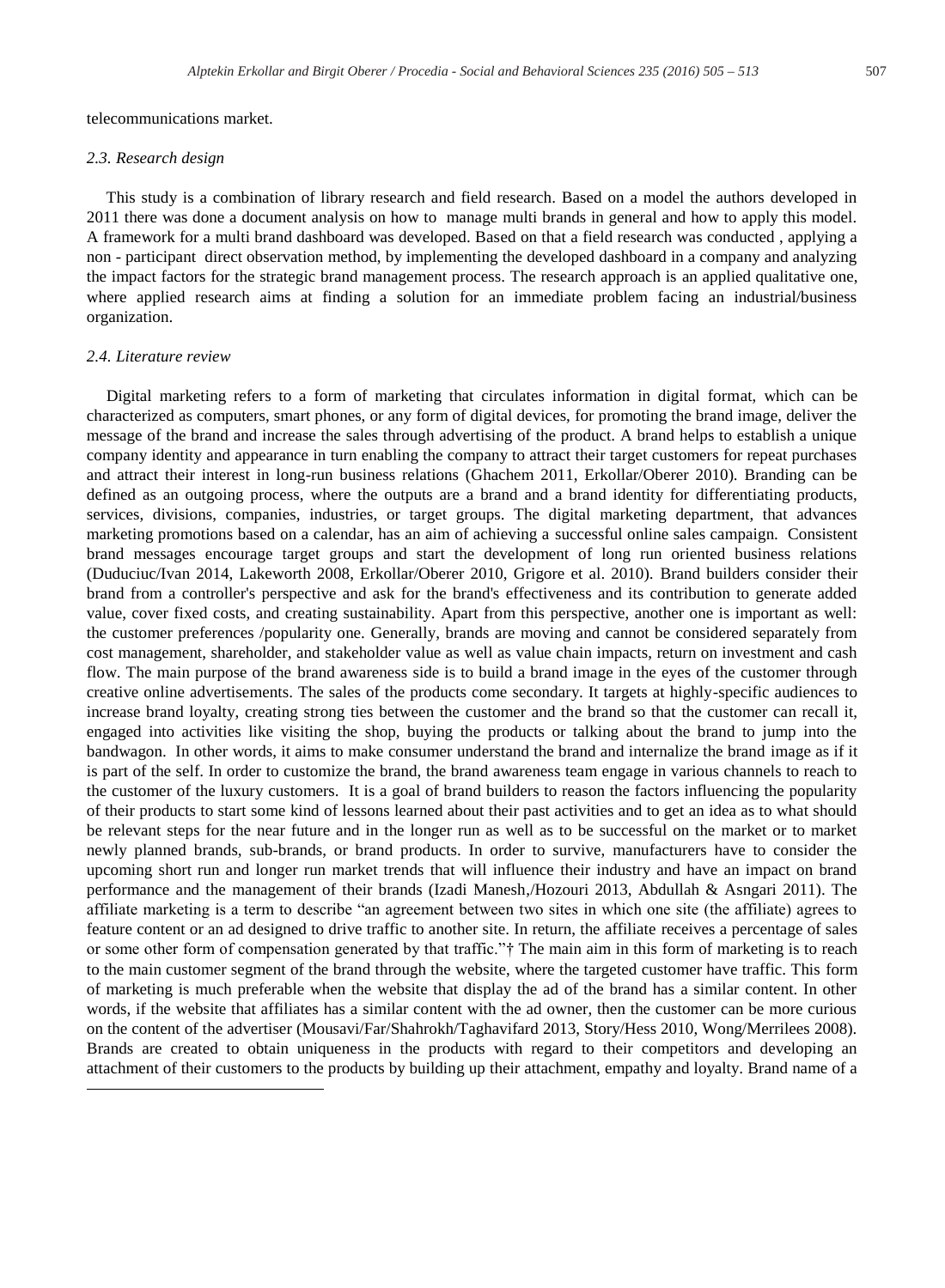product is outcome of the marketing effects or outcomes in comparison with those that would have been build up if same product was considered without that respective brand name. Brand knowledge affects the potential purchases by means of a brand relationship pursuit including the brand satisfaction driven, trust on the brand and brands attachment. To be able to establish a performance management for brands, the brand performance scorecard can be used as a main source in the strategic dimension as well as in the operational one.

There are various methods of data collection, focusing on factors such as nature, scope and object of inquiry, availability of funds, time factor and the precision required. The authors focused in their study on primary research as well as on the case study method. The data collection process of this study consists of two approaches: a content analysis (of research articles already published by the authors and other researchers) and a case study analysis. The case study method is a very popular form of qualitative analysis.

#### *2.5. Model development*

With the brand dashboard a model for evaluating the strategic brand management process should be developed. The multidimensional brand performance dashboard, introduced in this publication, is based on a brand performance scorecard model developed by the authors in 2011 for a company focusing on international multidimensional branding and the literature review done on brand management.

A brand performance dashboard follows the idea of the balanced scorecard, defining different dimensions, key objectives, actions to be taken, performance indicators, and metrics as well as time frames.

Figure 1 shows the four level structure of the brand performance dashboard, filled with sample objectives, dimensions, and performance indicators for brand performance measurement.

Level 1 shows the basic structure (objectives, dimensions, key performance indicators, time frame, priorities. Level 2 shows the dimensions stakeholders, market segment, internal dimension and media sources, combined with related categories for each and a detailed impact analysis for each dimension and each relationship. Level 3 contains an impact analysis, focusing on the dimensions brand, master brand, impact, brand dimension. Level 4 focuses on the equal brand system developed for the brand performance dashboard.

Table 1 gives an overview of the first level dashboard structure, filled with some sample data.. In this view, the basics of a single-brand performance dashboard are considered. Objectives are defined and prioritized and related dimensions added, such as customer related, process related or staff related. The dimensions stakeholders, market segments, internal dimension, as well as media sources are defined and divided into further sub-categories, such as current or prospective customers, as well as market segments. For every sub-dimension, main targets are defined and key performance indicators added, which allow for the measurement of the defined targets. Furthermore, time frames as well as comments can be added and priority rules used to select issues of the highest priority before the minor ones. For the targets added, in the section performance indicator, references to other dimensions or subdimensions, that the current one is related to, can be added as well. With this functionality it is possible to get a first overview about the independence of different dimensions. For all key performance indicators, measures have to be defined, such as two sponsor activities each quarter, ten articles in journals until Q3, both for the media sources dimension. The same has to be done for all the other dimensions as well. Generally, the dimensions in the brand performance dashboard are a 'must' because they reflect the whole brand related environment. Sub-categories can be defined by brand builders. The same is valid for the added further dimensions. Basically, there is no limit for adding dimensions, but there should not be more than 7 in order to guarantee that the scorecard still can be handled.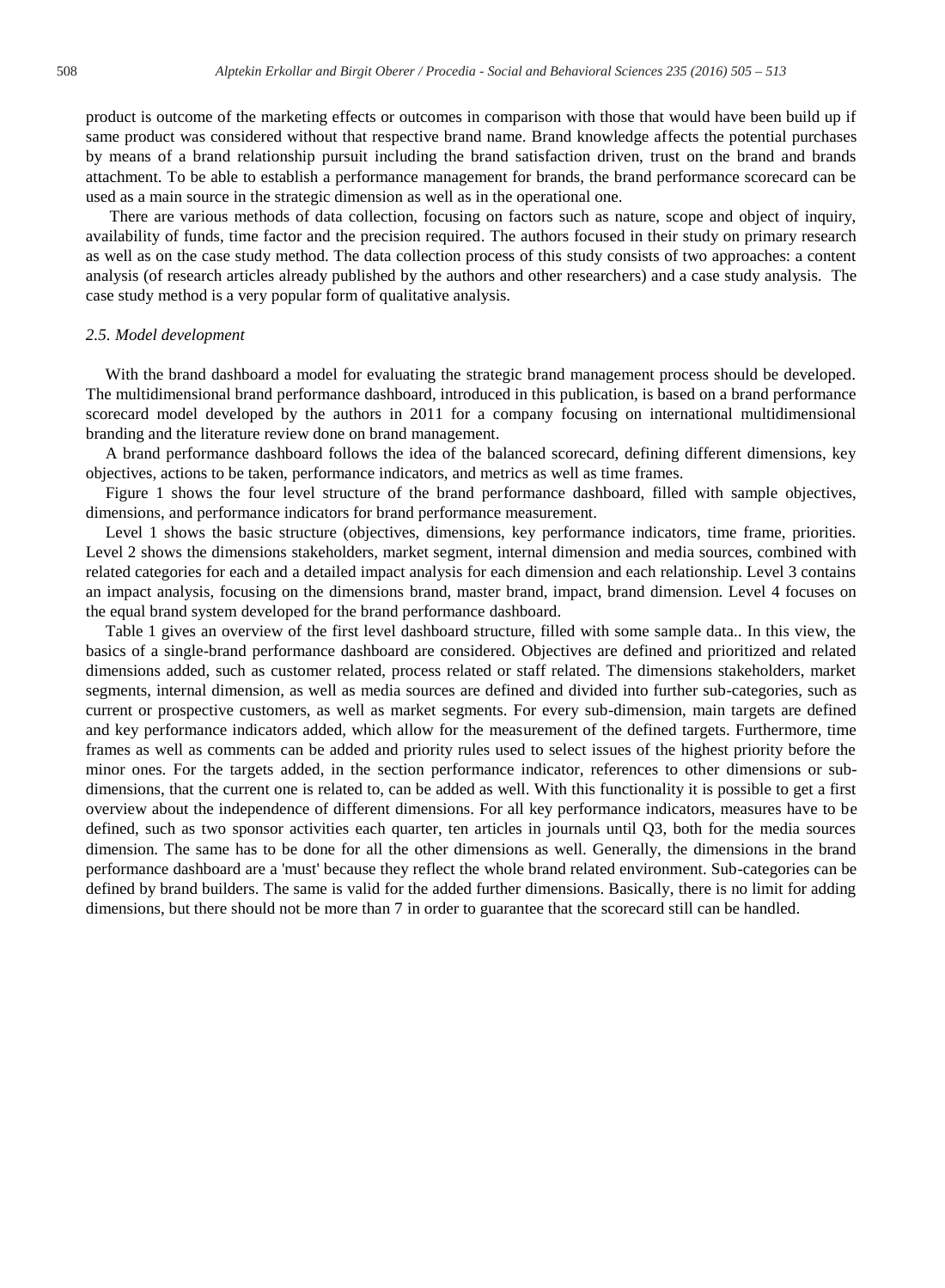

Fig. 1. Brand Performance Dashboard

| <b>Brand performance dashboard</b>                          |                                                                                |                                       |                 |
|-------------------------------------------------------------|--------------------------------------------------------------------------------|---------------------------------------|-----------------|
| Objectives*                                                 | $\mathbf{1}$<br>$\mathfrak{D}$<br>$\mathcal{R}$<br>4                           | $\overline{5}$                        | 6 7             |
| <b>Dimensions</b>                                           | <b>Key performance</b><br>indicators                                           | Time<br>frame                         | <b>Priority</b> |
| <b>Stakeholder_Custome</b><br>r                             | Use satisfaction surveys,                                                      | Results O <sub>2</sub>                | Priority: 2     |
| Benchmark current<br>satisfaction level                     | calculate customer<br>satisfaction index (CSI)                                 |                                       |                 |
| improve brand<br>performance on media<br>[%, values]        | % brand sources,<br>converted to brand items                                   | update all<br>significant<br>media Q4 | Priority: 1     |
| Market_segment_curr                                         |                                                                                |                                       |                 |
| ent<br>analyze brand<br>performance in served<br>markets    | conduct brand<br>perception surveys,<br>calculate perception<br>indicator (PI) | Q4                                    | Priority: 2     |
| benchmark current<br>brand awareness level                  | Use brand awareness<br>surveys, calculate brand                                |                                       |                 |
| increase brand<br>awareness in markets<br>$\lceil\% \rceil$ | awareness indicator<br>(BAI)                                                   | Q3                                    |                 |
|                                                             | <b>COMBINE WITH 4</b><br>(MEDIA SOURCES)                                       | Q <sub>1</sub>                        |                 |
| Market_segment_pros<br>pective                              | Brand perception<br>Q <sub>2</sub>                                             |                                       | Priority: 2     |
| analyze brand<br>performance in test<br>markets             | surveys in test<br>markets (BPS_T)<br>use BPS T.<br><b>COMBINE WITH</b>        |                                       |                 |

Table 1. Level 1 Dashboard, basic structure (filled in with sample data)

 $\overline{a}$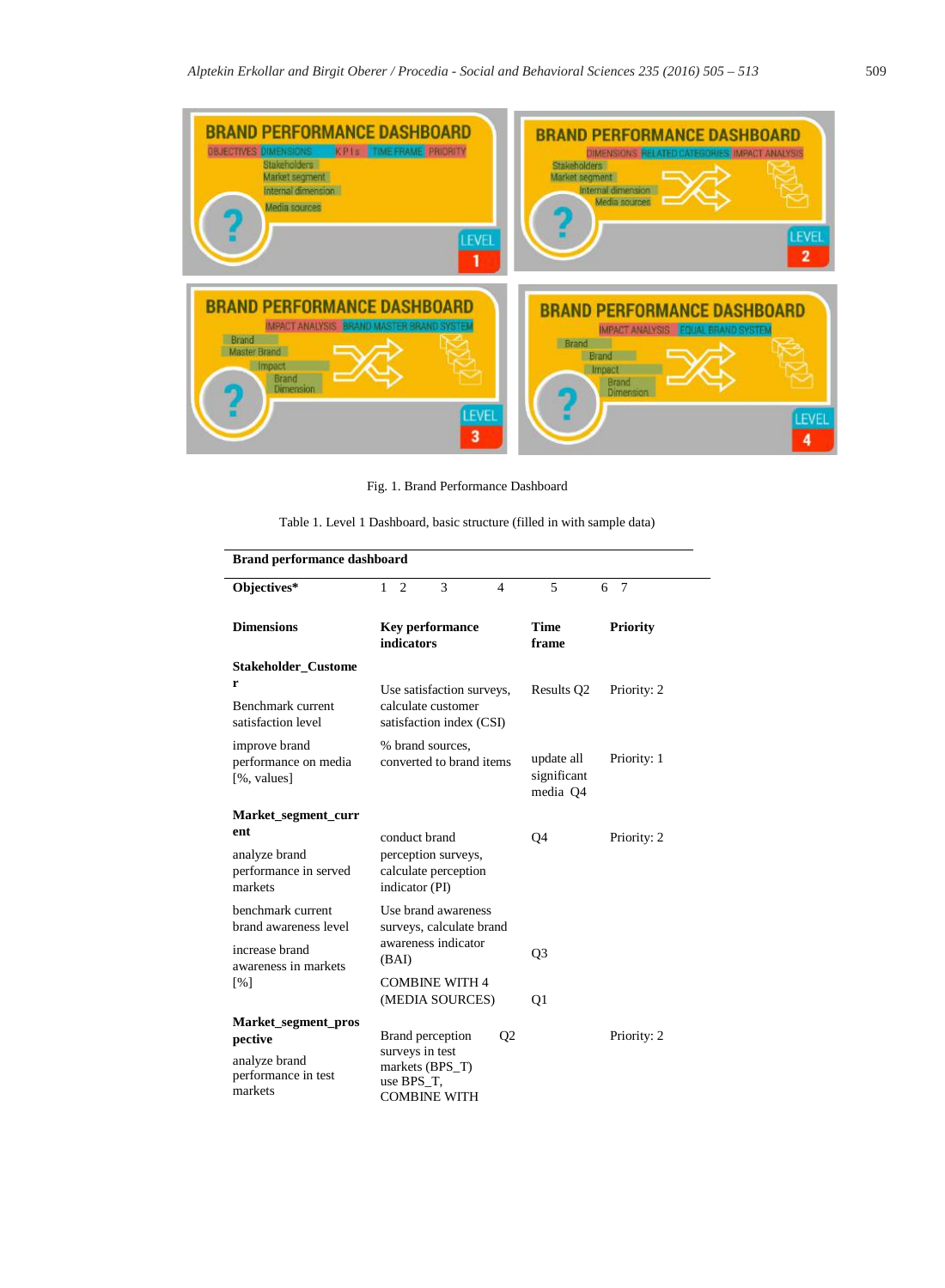| select target markets<br>create brand awareness<br>in prospective markets | 1a, 4a & 4b.<br><b>COMBINE WITH</b><br>4 (MEDIA<br>SOURCES)                                                                                                                                         | Q3             | Priority: 5   |
|---------------------------------------------------------------------------|-----------------------------------------------------------------------------------------------------------------------------------------------------------------------------------------------------|----------------|---------------|
| <b>Internal_processes</b>                                                 |                                                                                                                                                                                                     |                |               |
| increase brand identity                                                   | Update customer<br>centered files &                                                                                                                                                                 | Q4             | Priority: 2   |
|                                                                           | presentations<br><b>COMBINE</b> with<br>3a, 4                                                                                                                                                       |                |               |
|                                                                           | create new brand<br>messages,                                                                                                                                                                       | Q1             | Priority: 4   |
| Optimize brand related<br>processes<br>Internal_staff                     | COMBINE with 1,<br>3a, 4<br>Start an analysis<br>on brand related<br>processes,<br>limitations.<br>constraints, select<br>an approach to<br>solve these<br>problems.<br>COMBINE with 1.<br>2, 3a, 4 | Q3             | Priority: 2   |
| evaluate service<br>performance                                           | Calculate service<br>performance<br>indicator (SPI)                                                                                                                                                 | Q3             | Priority: 5   |
| increase service<br>performance (%, value)<br>Media_current               | <b>COMBINE WITH</b><br>3ab, 3b, 4                                                                                                                                                                   | Q3             | Priority: n/a |
| increase brand                                                            | Advertisement,<br>research.                                                                                                                                                                         | Q <sub>2</sub> | Priority: 2   |
| appearance<br>Improve brand                                               | sponsoring<br><b>COMBINE</b> with                                                                                                                                                                   | Q1             | Priority: 1   |
| messaging<br>Improve relationship<br>with trend setters                   | 1,2,3<br><b>COMBINE</b> with<br>1,2,3                                                                                                                                                               | Q4             | Priority: 4   |

*Notes: Q = quarter of the year [Q1-Q4]*

*priority: 1-5 (1= lowest priority, 5= highest priority)*

\*sample objectives: (1) Improve brand awareness among media sources, (2) Establish a benchmark system for customer satisfaction, brand preferences & loyalty, and awareness, distinguishing different market segments and their corresponding brand behavior, (3) Increase the brand awareness of brand attributes among key persons with direct customer contact. The brand performance dashboard introduced focuses on one single brand to be managed. In case a company intends on developing a brand performance management for more than one brand  $(>1)$  in a first step for every brand the introduced brand dashboard can be filled in with the relevant data, which is the first step in a multi-dimensional brand scorecarding [step 1]. In step 2, the master brand question that has to be answered: have any of the brands already implemented a master one? In case there is one, the structure for handling the master brand and its sub-brands is as follows: if there is an impact of the master brand on every single sub-brand it needs to be indicated. In table 2 this structure is shown in a level 2 dashboard template. The impact analysis mentioned in the third column of the table is the founding content for level 3. In level 3 a detailed impact analysis is done to determine the relationship between dimensions and categories. Table 3 shows a level 2 dashboard template filled with sample relational data.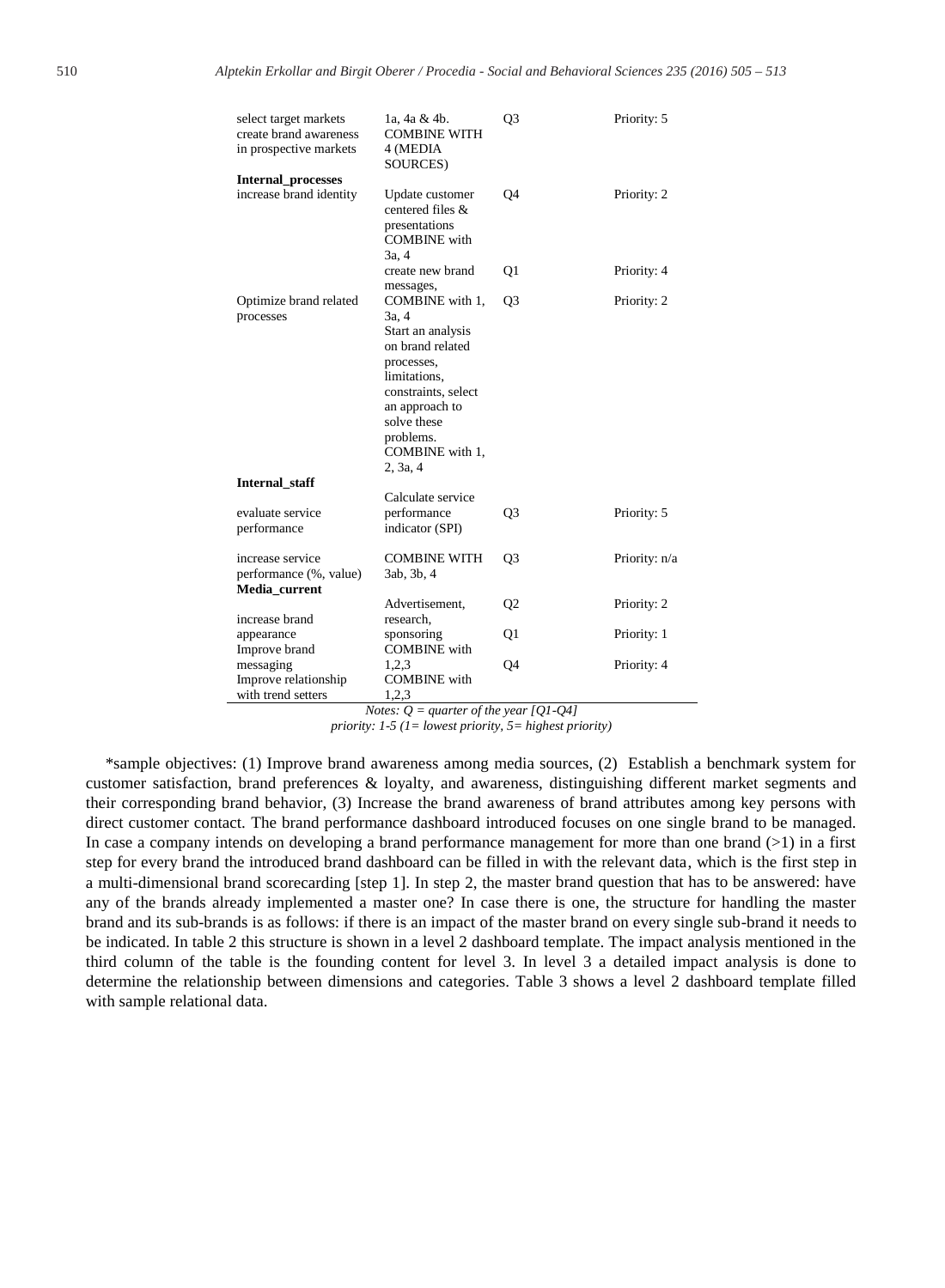# Table 2. Brand Performance Dashboard, template, level 2 (extract)

| Brand Performance Dashboard |                         | Level 2   |                        |
|-----------------------------|-------------------------|-----------|------------------------|
| <b>Dimension</b>            | <b>Related category</b> |           | <b>Impact analysis</b> |
| Customer                    | Category: $\_\_\_\_\$   | п         |                        |
|                             | Category:               |           | $\frac{1}{\mu}$        |
|                             | Category:               | $\Box$    |                        |
| Market segment              | Category:               | п         |                        |
|                             | Category:               | and and a |                        |
|                             | Category: $\_\_$        |           |                        |

Table 3. Level 2 template, filled with sample relational data (extract)

| <b>Brand Performance Dashboard</b> | Level 2                         |                        |
|------------------------------------|---------------------------------|------------------------|
| <b>Dimension</b>                   | <b>Related category</b>         | <b>Impact analysis</b> |
| <b>Customer</b>                    |                                 |                        |
| 1. Customer_current                | Market segment_current          |                        |
|                                    | Market<br>segment_prospective   |                        |
|                                    | Media sources_sponsoring        |                        |
|                                    | Media<br>sources advertisements |                        |
|                                    | Media sources research          |                        |
|                                    | Internal_staff_sales            |                        |
|                                    | Internal_processes              |                        |
| <b>Internal dimension</b>          |                                 |                        |
| 3. Processes                       | Customer_current                |                        |
|                                    | Customer_prospective            |                        |
|                                    | Customer former                 |                        |
|                                    | Customer_contacts               |                        |
|                                    | Media sources research          |                        |
|                                    | Media_sources_advertisements    |                        |
|                                    | Media_sources_sponsoring        |                        |
|                                    | Market segment_current          |                        |
|                                    | Market segment_prospective      |                        |

Table 4. Level 3 (impact analysis) of the brand performance dashboard: master brand (extract)

|  | Impact analysis <b>MASTER BRAND</b> |
|--|-------------------------------------|
|--|-------------------------------------|

| Sub brand system | <b>Impact/Dimension</b> | <b>Impact / Detail</b> |
|------------------|-------------------------|------------------------|
|                  |                         |                        |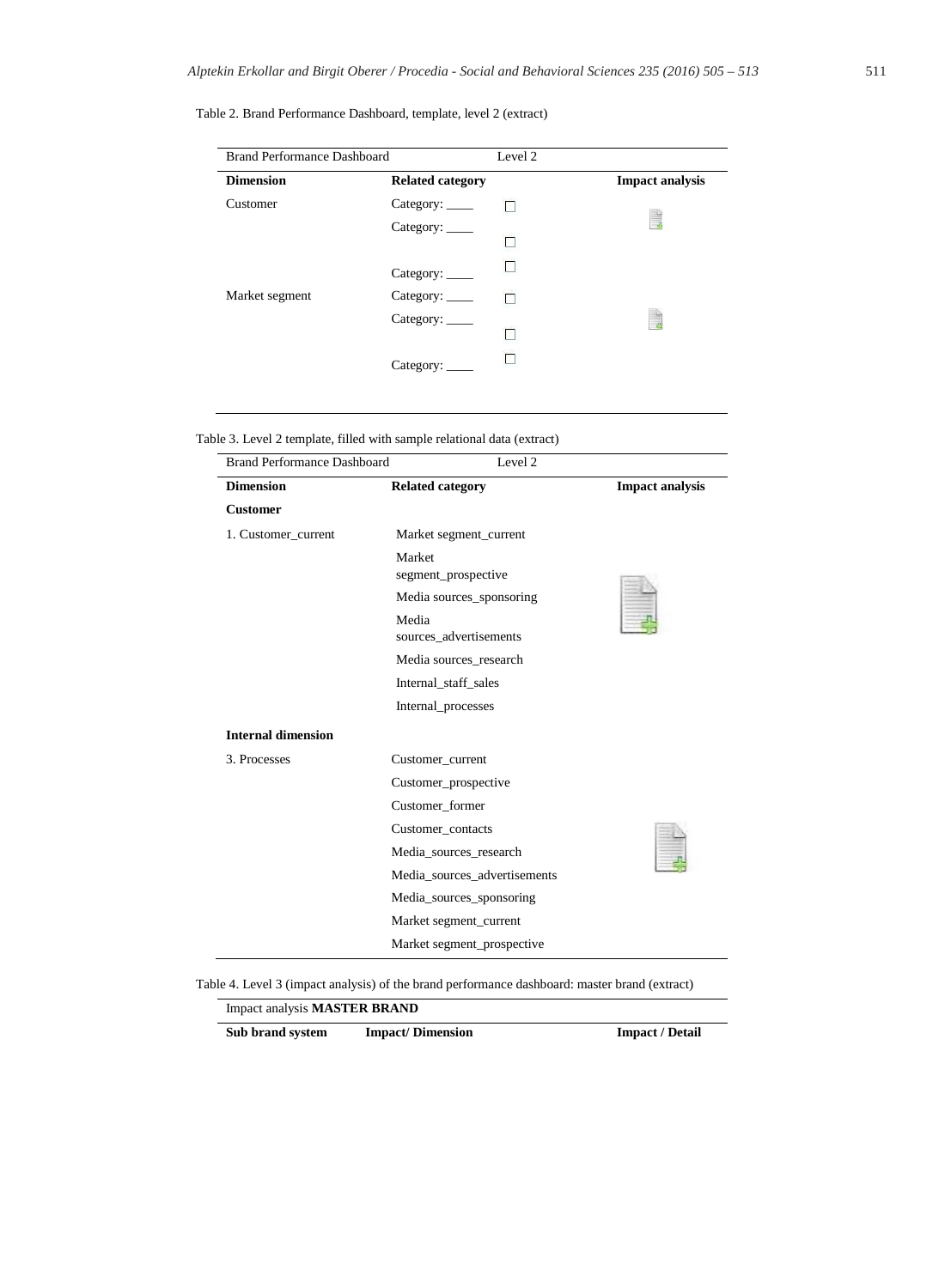| Sub brand 3 [Name] | Dimension 1: YES/NO  |    |
|--------------------|----------------------|----|
|                    | Dimension 2: YES/NO  | L. |
|                    | Dimension 4:: YES/NO |    |
|                    |                      |    |

#### *2.6. Case study analysis*

The sample company is a division of a global telecommunication operator and delivers a combination of IT and communication services to more than 20.000 organizations, institutions and private households worldwide. The company has one master brand 'X' and five sub-brands X.1, X.2, X.3, X.4 and X.5. All of them are related somehow. Marketing activities on 'X' have direct and indirect impacts on all sub brands. Branding decisions on a single sub brand might have an impact on the other sub brands and has an influence on the brand management of the master brand.

The company had an active brand management, but this only focused on the master brand. For sub brands there were arranged some marketing activities; but these were not aligned with the master brand management and sometimes effects from X.1 brand related activities had direct impacts on other sub brands, which was not considered at all. The brand performance dashboard developed and introduced in the previous sections was implemented in this company. With the implementation of the brand management dashboard the management of the company also extended its strategic brand management process from the master brand to all sub brands.

The brand management team started to use the brand performance dashboard by adopting the template to the company's needs. Master brand and sub brand relationships were considered and organized in a structured way. Before the dashboard was implemented the company had a working system of basic key performance indicators (KPIs) used to analyze the performance of the brand management. This system was extended within the project. Objectives of the project were to deliver better brand briefs, establish a clear internal communication hierarchy, get a greater visibility of projects in the pipeline. Indicators to evaluate brand effectiveness and the whole strategic brand management process after the brand performance dashboard has been implemented are the accuracy of branded materials, on time delivery, preservation of brand values and equity.

#### *2.7. Findings*

Dimensions to be included in a brand performance dashboard (RQ1)

Based on the previously developed brand scorecard, literature review and a conducted content analysis the authors developed the performance dashboard, containing four main dimensions, which are stakeholders, market segment, media sources and an internal dimension. For each dimension related sub dimensions are developed. Below the developed structure is shown in some selected sample relationships.

LEVEL 1: Dimension  $\Rightarrow$  sub dimension  $1 +$  sub dimension  $2 +$  sub dimension n Stakeholder  $\equiv$  > stakeholder customer + stakeholder employee + stakeholder interest group Stakeholder\_customer => customer\_current + customer\_prospective + customer\_former LEVEL 2: Dimension  $\Rightarrow$  related category1 + related category 2 + related category n Customer\_current => market segment current + media sources\_sponsoring + internal\_staff\_sales LEVEL 3: master brand  $\Rightarrow$  sub brand  $1 \Rightarrow$  impact dimension  $1 \Rightarrow$  impact dimension 2  $\Rightarrow$  indicates 'next' level  $+$  indicates 'same' level

#### Implementation of a 4 level brand performance dashboard in a multi brand company (RQ2)

When the dashboard was implemented in the sample company the following key performance indicators (KPIs) were tracked: spend in production and creative work, spend by flexible packing, project duration time (organizational, technical, process related), rework cycles (organizational, technical, process related), incoming errors (organizational, technical, process related) and on time performance (organizational, technical, process related). The dashboard results were compared with the company performance before the dashboard